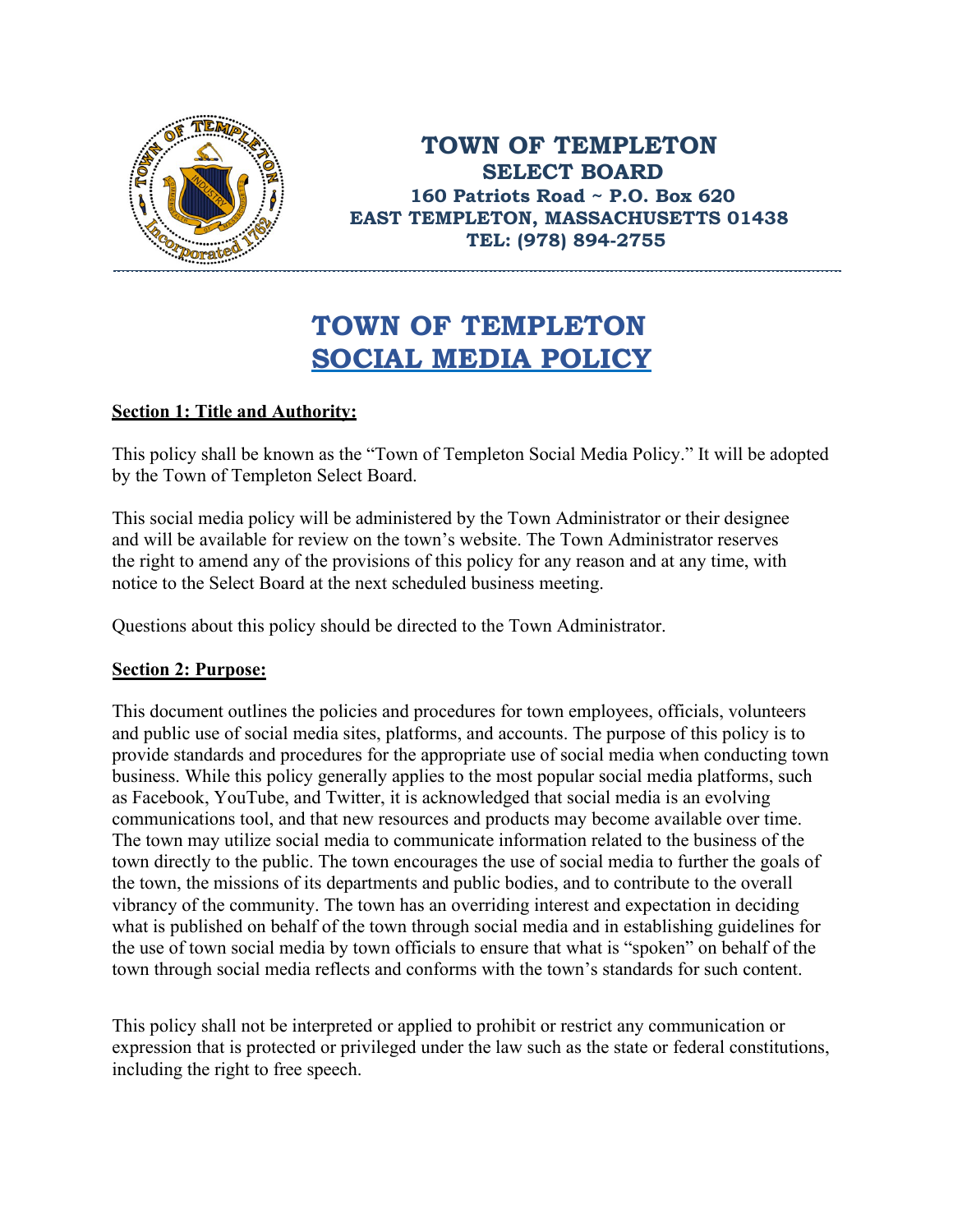#### **Section 3: Definitions:**

**Comment** means a statement or response submitted by a town official or member of the public to the town for posting on the town's social media website. Comment is also synonymous with the social media term, "post," "tweet," or "retweet."

**Designated Agent** means an individual designated by the Town Administrator to receive and respond to notifications of claimed copyright infringement. Once named, the town must file a "designation of agent" form with the United States Copyright Office.

**Ephemeral content** refers to social media content that disappears after a specific period, or by will of the original author.

**Social Media** is an expansive term that means the various forms of information-sharing technology to create web content and dialogue around a specific issue or area of interest and digital content posted to the internet in whatever form. Examples of social media applications include but are not limited to Facebook, MySpace, Google and Yahoo Groups, Wikipedia, YouTube, Flickr, Twitter, LinkedIn, and news media comment-sharing.

**Town Electronic Equipment** means all town electronic equipment including but not limited to computers, cell phones, smart phones, tablets and iPads, pagers and any other town equipment that may be utilized to send or receive electronic communications.

**Town Official** means employees of the town, public officers (whether elected or appointed) and town volunteers.

**Town Social Media** means social media that is created, posted, or maintained by the town for official town business, or stored on or in town-owned or town-controlled technological devices or accounts, and which can be distinguished from social media created, used, or maintained for personal use.

**Town Social Networking Moderator** means an individual designated by the Town Information Technology (IT) Officer to monitor, manage, and oversee social media content.

**Visitor** means a member of the public who accesses town social media sites.

## **Section 4: Conduct of Town Officials:**

Those designated and authorized to utilize town social media do so with the understanding that they are representing the town and must always conduct themselves as representatives of the town. A town official's use of town social media shall comply with this policy, the town's personnel policy, and any other relevant town policies, bylaws, rules, and regulations, as well as any applicable provisions of state and federal law. This includes any use of town social media from outside of the workplace.

When a town official responds to a comment in his/her capacity as a town official, the official's name and title should be made available.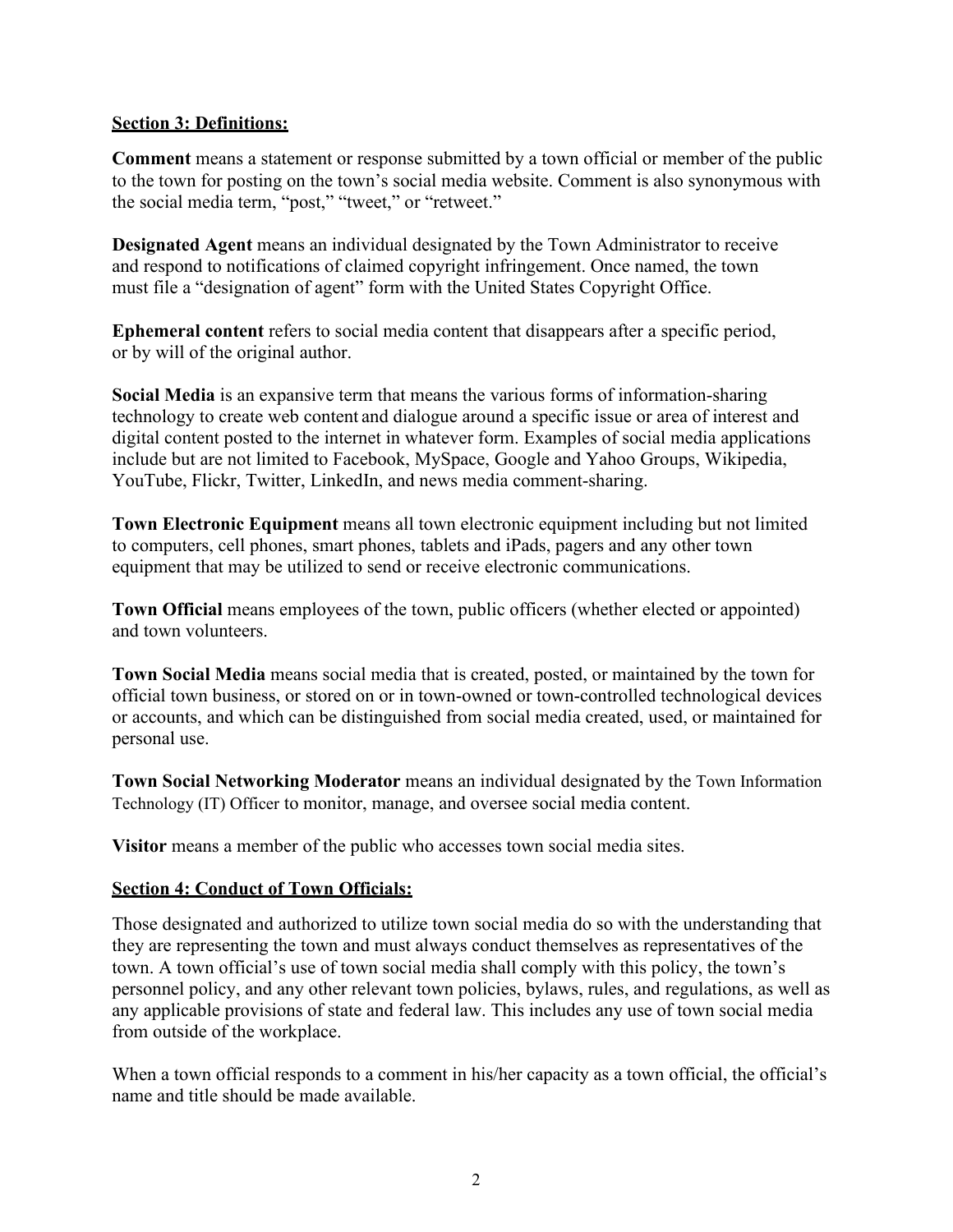Information posted to town social media is public information, and there should be no expectation of privacy regarding the posted information. Town officials are expressly prohibited from disclosing any information via social media posts that may be confidential or exempt from disclosure under the Public Records Law.

Town officials are discouraged from using personal accounts to post information to town social media, or posting information regarding official town business on other social media. All social media comments and posts by town officials are subject to the Public Records Law, Open Meeting Law, the Conflict of Interest Law, and all other applicable laws, rules, policies, bylaws, and regulations. **Town officials should be aware that posts from personal social media accounts will be considered a public record if the post discusses aspects of town government and town business.** 

Employees found in violation of this policy may be subject to disciplinary action, up to and including termination of employment in compliance with the town's personnel policy, employment contract, or collective bargaining agreement as appropriate. Appointees and volunteers found in violation of this policy may be subject to removal from their respective public posts. Elected officials found in violation of this policy may be subject to private or public admonishment.

## **Section 5: Comments:**

For purposes of this policy, town social media falls into two distinct categories: Town Government Speech Sites and Limited Public Social Media Forums.

**The Town Government Speech Sites** do not allow for any public comments whatsoever. They are reserved for town government to engage in its own expressive conduct to promote its own message. Examples of this type of site include the town's official website and social media sites where public comment has not been enabled. Users and visitors to town social media sites shall be notified that the intended purpose of these sites is to serve as a mechanism for communication from authorized town officials to members of the public.

**Limited Public Social Media Forums** are town social media where public comment has been enabled to allow for discussion on specific topics as signified by postings by authorized town officials or consistent with the purposes of this policy.

Comments by town officials shall be allowed on town social media sites only when consistent with the provisions of this policy. Further, submission of comments by members of the public constitute participation in the limited public forum—this means that the public may post content solely and only about the subject matter of the town's social media content and no other matter.

All social media authors and public commenters shall be clearly identified. Anonymous posting shall not be allowed.

Town officials using and commenting with their own personal accounts on Town social media accounts are required to state the conditions by which they are commenting, e.g. "I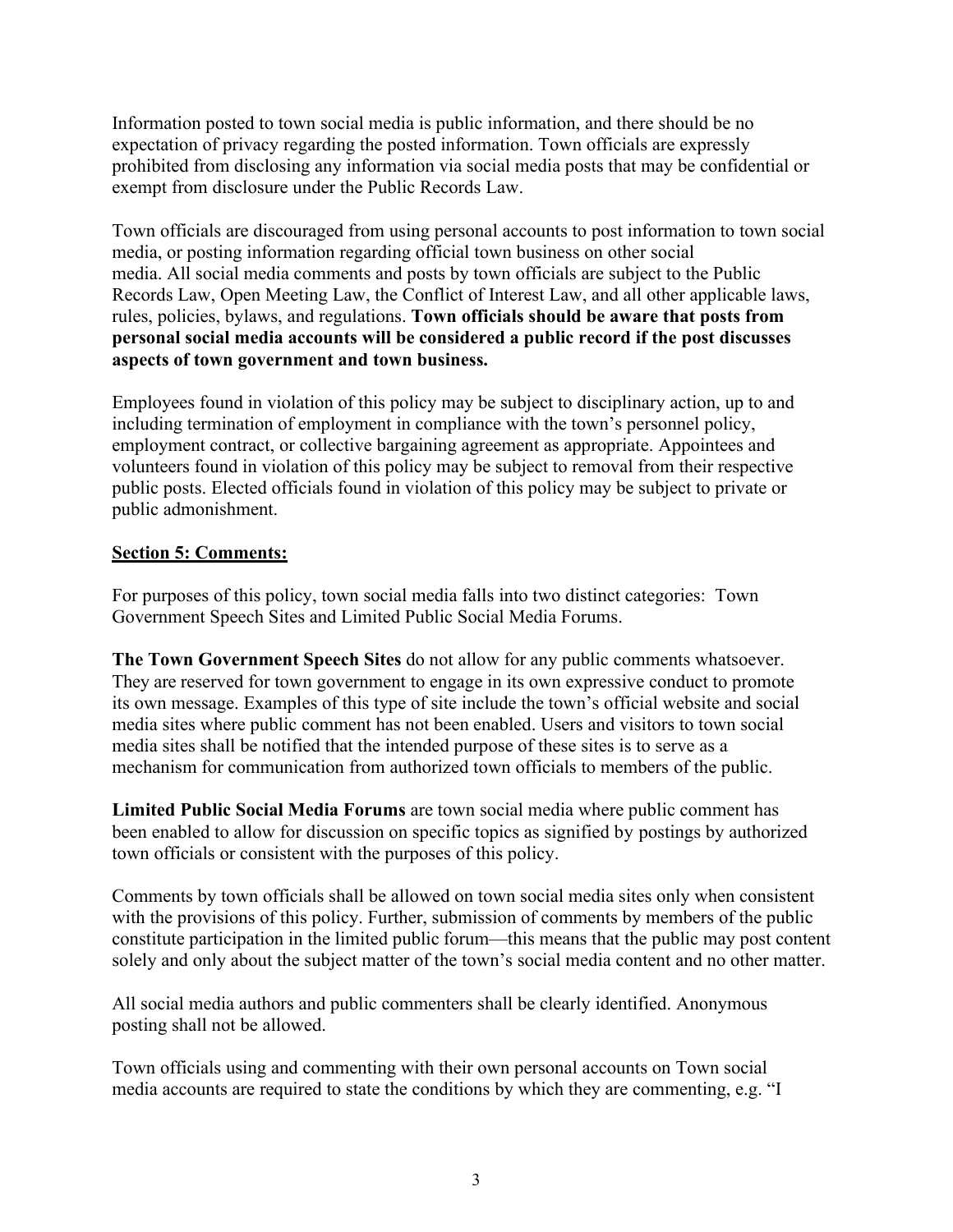am commenting as a private citizen" or "I am commenting in my role as [town position]." If the town official does not provide this clarification, it could be inaccurately assumed by the reader that they are speaking on behalf of the town. A comment posted on any town social media is the opinion of the commentor only, and publication of a comment does not imply endorsement of, or agreement by, the town, nor do such comments necessarily reflect the opinions or policies of the town.

Comments containing any of the following forms of content shall not be permitted on any type of town social media by a town official, or on a Limited Public Social Media Forum by a member of the public, and are subject to removal, in whole or in part, by authorized or appointed town officials:

- Comments in support of or opposition to political campaigns or candidates;
- Profane, obscene, sexual, or vulgar language or content or links to such language or content;
- Content that promotes, fosters, or perpetuates discrimination based on any category protected by state or federal law, including race, creed, color, age, religion, gender, genetic information, national origin, physical or mental disability, gender identity, or sexual orientation;
- Solicitations of commerce, including but not limited to advertising of any business or product for sale, unrelated to town business;
- Unlawful conduct or encouragement of illegal activity;
- Information that may tend to compromise the safety or security of the public or public systems;
- Defamatory, derogatory, or personal attacks;
- Protected health information;
- Threats to or harassment of any person or organization;
- Conduct that violates any federal, state, or local law; or
- Content that violates a legal ownership interest of any other party (including copyright protections).

The above list is not exhaustive, and the town reserves the right to remove or restrict any post or comment that violates the purpose or spirit of this policy. Further, the town reminds all town officials and members of the public that the internet "never forgets." Please be civil and respectful in the content that you choose to post.

If comments are related to the topic at hand, and do not otherwise violate the above-listed proscriptions, then the content will be allowed to remain, regardless of whether it is favorable or unfavorable to the town. Complaints regarding town officials should not be addressed in a social media environment, but rather sent to the Town Administrator.

Ephemeral content that is collected or obtained using electronic capturing (photo or 'screenshot') may be used as evidence of the existence of the comment at the discretion of authorized administering town officials.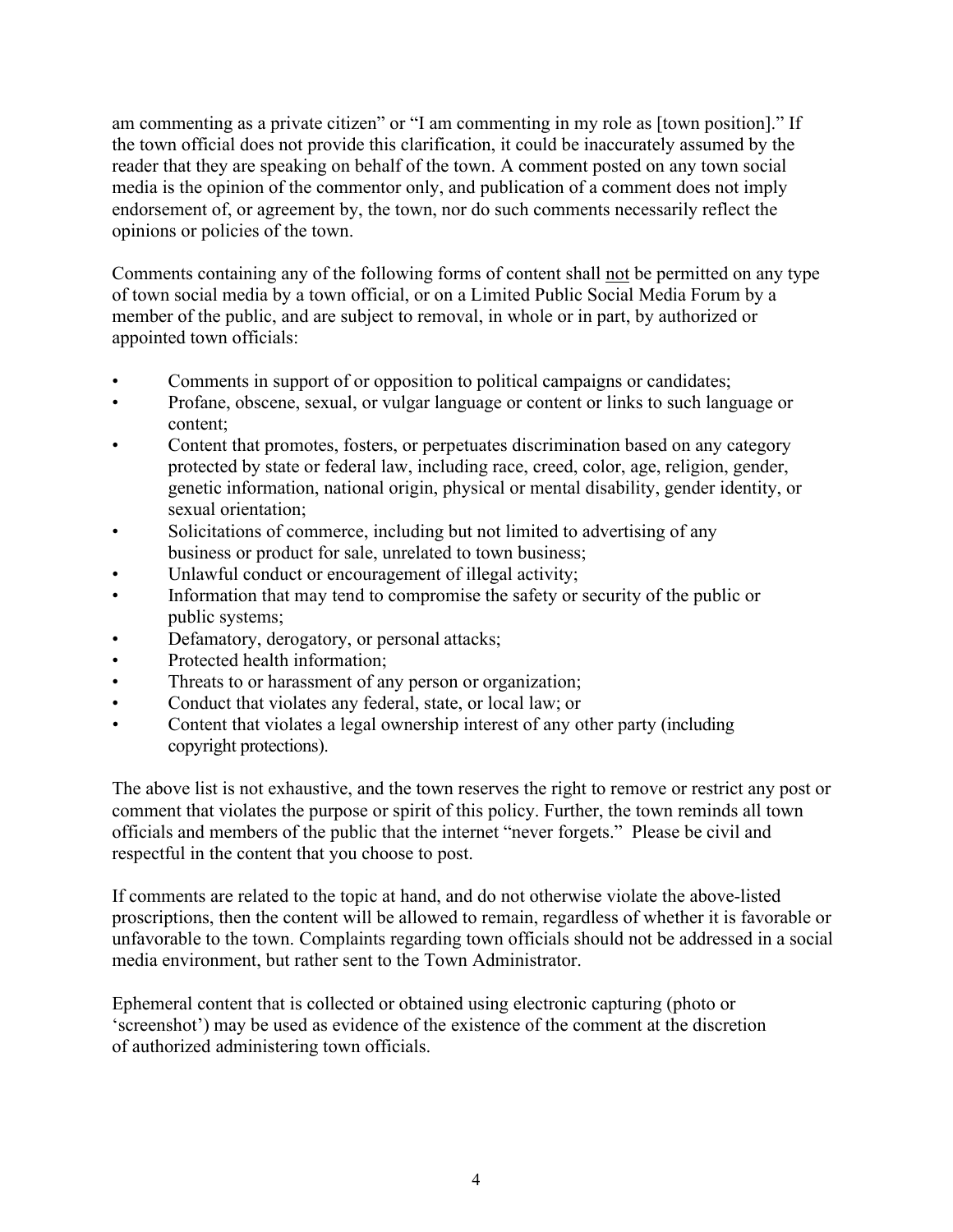These conduct guidelines governing comment on town social media sites shall be displayed on all limited town social media forums or made available by hyperlink from the town's official website. The town reserves all rights to choose whether, when, where, and how to allow for public participation in social media. It may discontinue or close previously allowed public participation to its social media at any time. The town further reserves the right to deny any individual who violates the town social media policy or applicable law access to posting to town social media, at any time and without prior notice.

## **Section 6: Account Management:**

An authorization process shall be established for town officials wishing to create an account for the benefit of the town, with the Town Administrator or their designee as the authority to oversee and confirm decisions. In this role, the Town Administrator or their designee will evaluate all requests for usage, verify staff authorized to use town social media tools, and confirm completion of online training for social media if deemed necessary. The Town Administrator or their designee will also be responsible for maintaining a list of all social networking application domain names in use, the names of all administrators of these accounts, as well as the associated user identifications and active passwords.

All town social media shall be established by a duly designated Town Information Technology (IT) Officer with the approval and under the direction of the Town Administrator or their designee and shall be published using approved town social networking platforms and tools and administered by the IT Officer. All existing town social media sites and accounts will be reviewed to ensure that someone has control of the account identification and passwords.

# **Section 7: Content Management and Monitoring:**

The IT Officer shall designate Town Social Networking Moderator(s) to monitor, manage, and oversee all content on each social media site to ensure adherence to this policy, including appropriate use, messaging, and branding that is consistent with the interests, goals, and objectives of the town.

The Town Social Networking Moderator(s) may monitor the content posted by town officials on town social media to ensure it complies with this policy. Inconsistencies will be reported to the IT Officer and/or the Town Administrator. The Town Social Networking Moderator(s) are authorized to remove or restrict information from town social media within the scope of Section 5 of this policy. Such removal or restriction may be reviewed by the Town Administrator on an as-needed basis. Appeals of these decisions and actions involving the Town Administrator would be reviewed by the Select Board.

Designated department heads and/or other authorized town officials will be responsible for the content and upkeep of any town social media sites they may create. It is the responsibility of these authorized town officials to ensure that information communicated by means of social media is accurate and up to date to the extent reasonable. The town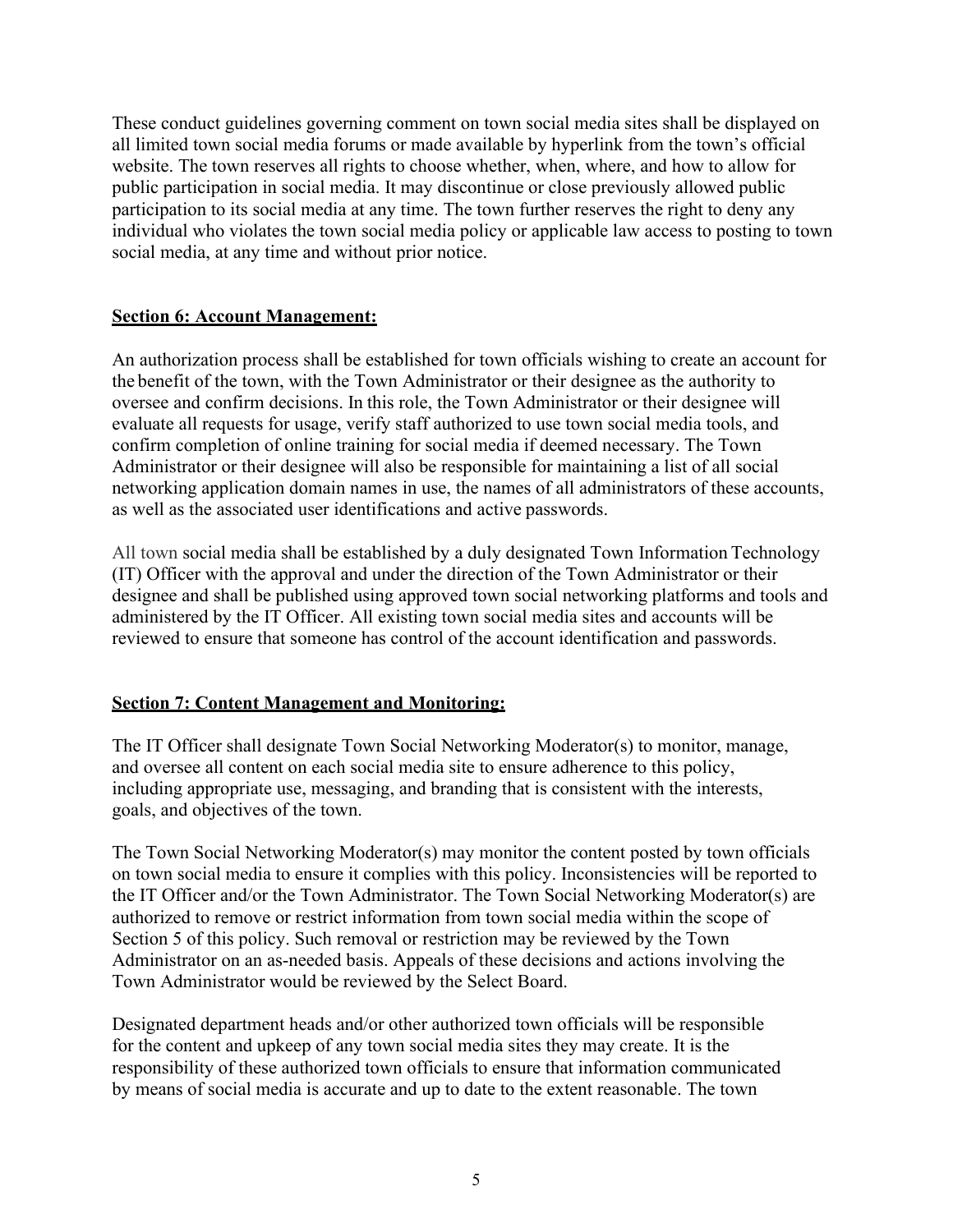does not guarantee the authenticity, accuracy, appropriateness, or security of posted hyperlinks or websites or content linked thereto.

Wherever possible, content posted to the town's social media sites will also be available on the town's official website. Town social media should complement rather than replace the town's existing web resources. Content posted on the town's social media should contain links directing users to the town's official website for additional information, forms, documents, or online services necessary to conduct business with the town.

All town social media sites shall clearly indicate that they are maintained by the town and shall prominently display necessary town contact information. All town social media sites shall include the prominent placement of the official town seal, if available, along with the following notification:

"This is the official (Facebook, Twitter, YouTube, etc.) page for the Town of Templeton, Massachusetts. If you are looking for more information about the Town of Templeton, Massachusetts please visit [www.templetonma.gov](http://www.templetonma.gov./) . The purpose of the Town page is to provide general information only. Should you require a response from the town or wish to request Town Services, you must go to [http://www.templetonma.gov](http://www.templetonma.gov/) if appropriate or contact the town at 978-894- 2755 or via email to the Town Administrator or Assistant to the Town Administrator through the website."

Any town official or Town Social Networking Moderator(s) who manage town social media must be provided with a copy of this policy and sign the Acknowledgement of Official Use by Authorized Town Officials (see Addendum A) prior to utilizing town social media.

## **Section 8: Public User Agreement:**

A copy of this policy shall be accessible from the town's official website. The public shall be informed that agreement to the terms of this policy is a prerequisite to participating in the town's limited public social media forums.

## **Section 9: Copyright Infringement Notification:**

The town complies with the provisions of the Digital Millennium Copyright Act of 1998 (DMCA). Federal law (U.S. Copyright Act, Title 17 of the US Code, and, more recently, the Digital Millennium Copyright Act, 105 PL 304) makes it illegal to download, upload, or distribute in any fashion copyrighted material in any form without permission or a license to do so from the copyright holder.

The following notification shall be made accessible on all town social media sites (where possible) and on the town's official website: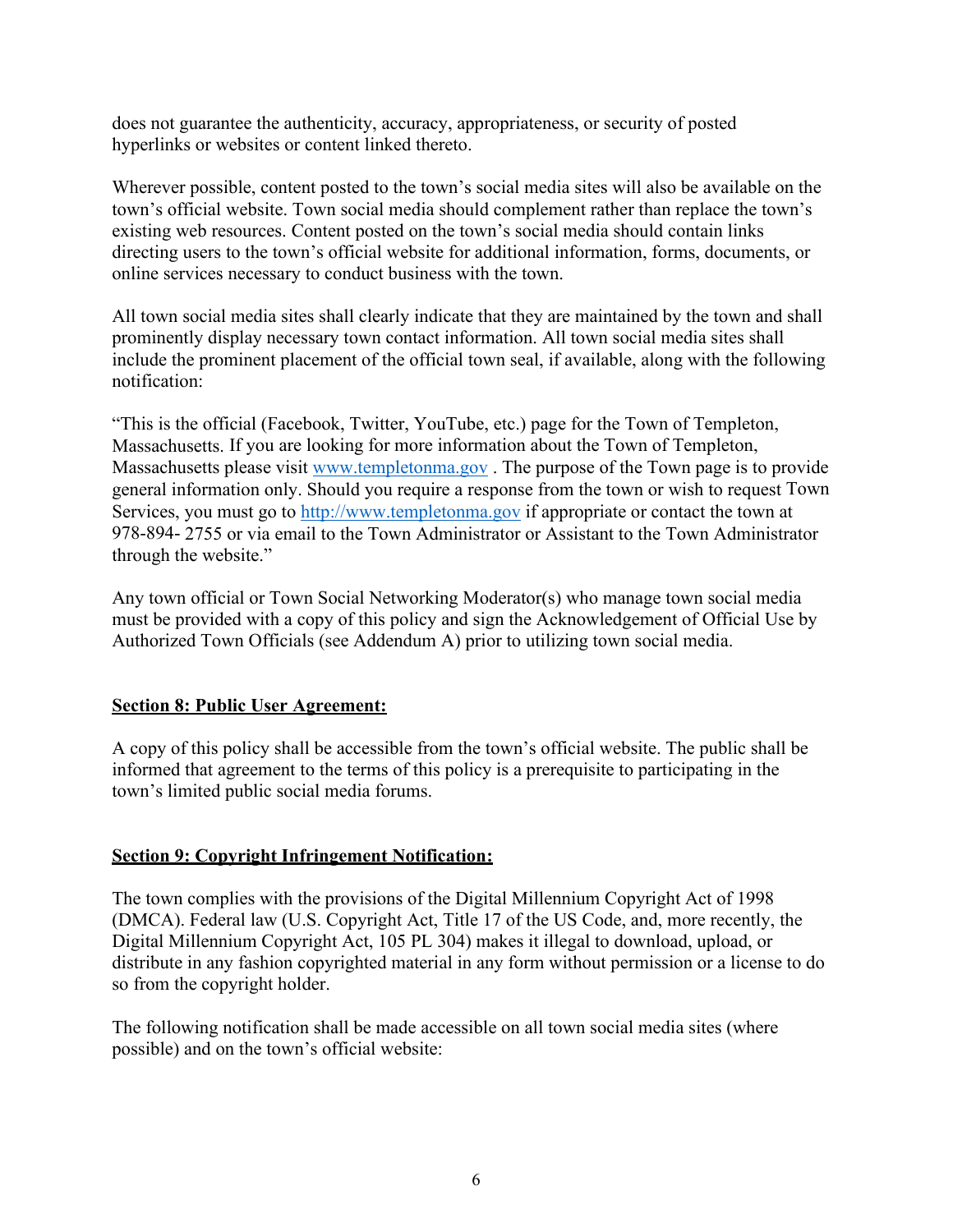"If you believe that any material on the town's official website or town social media site infringes on any copyright which you own or control, or that any link on the town's social media sites directs users to another website that contains material that infringes on any copyright that you own or control, you may file a notification of such infringement with the town's Designated Agent as set forth below. Notifications of claimed copyright infringement must be sent to the Town of Templeton, Massachusetts' Designated Agent, for notice of claims of copyright infringement."

The Town of Templeton, Designated Agent: Holly Young (email at: [https://www.templetonma.gov/users/hyoung/contact\)](https://www.templetonma.gov/users/hyoung/contact)

## **Section 10: Public Records Law & Retention:**

The Town's official website and town social media sites (and their related social media content) are subject to the Public Records Law. A public record consists of any records or documentary materials or data, regardless of physical form or characteristics, made or received by any officer or employee of the town. Public records, regardless of format, are available for inspection and copying unless there is a specific statutory exemption from public disclosure.

The town's official website and town social media sites shall clearly indicate that any articles and any other content or comments posted or submitted for posting in whatever format are subject to public disclosure. Content related to town business shall be maintained in an accessible format so that it can be produced in response to a public records request. Users shall be notified that public disclosure requests must be directed to the proper custodian of public records. The name, title, and contact information for the proper custodian of public records shall be posted on each town social media site.

Relevant town records retention schedules apply to content on the town's official website as well as to town social media sites. Content posted or submitted for posting shall be retained pursuant to the Public Records Law in its standard format and in accordance with applicable municipal records retention schedules established by the Secretary of the Commonwealth.

## **Section 11: Open Meeting Law:**

The Open Meeting Law requires that all meetings of a public body are to be open to the public unless otherwise exempted. Members (elected or appointed) of any town public body should refrain from using town social media to discuss the business of the public body or take action by the public body in violation of the Open Meeting Law. A series of individual postings on social media may cumulatively convey the position of a quorum of a public body, and thus, may violate the Open Meeting Law. Furthermore, members of public bodies should refrain from commenting on or responding to inquiries related to matters within the subject matter jurisdiction of their respective public bodies.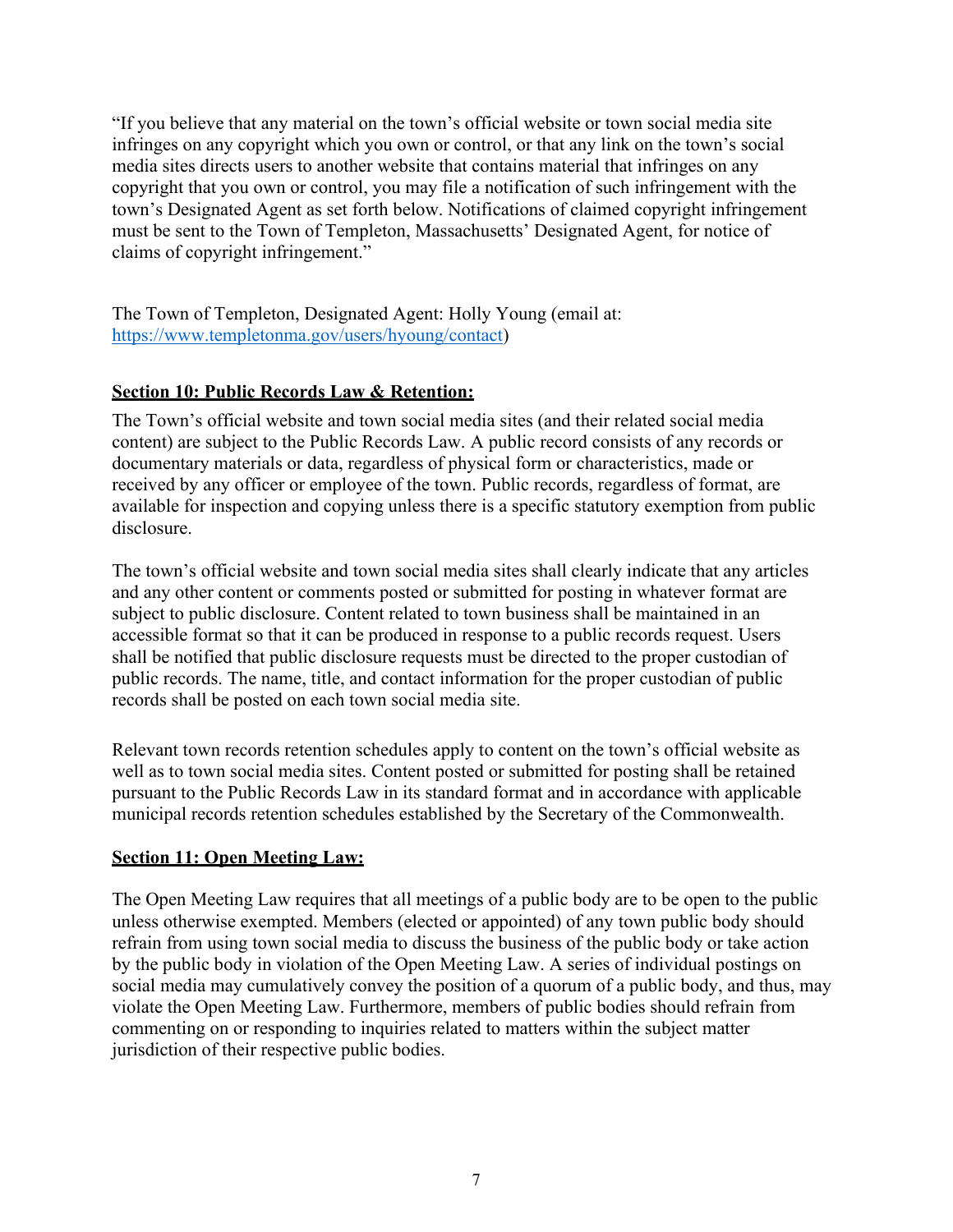Public boards and committees may utilize town social media for gathering of public input and fostering of public discussion related to the role with which it has been charged by statute or the Town Administrator, provided that the use is authorized in accordance with and conforms to this policy.

Information posted by the town on its social media sites will supplement and not replace required notices and standard methods of providing agendas, postings, and notifications required to be made regarding public meetings and hearings under Massachusetts law, unless otherwise permitted by law.

#### **Section 12: Third-Party Rights and Responsibilities:**

All comments posted to any town social media are bound by that specific platform's applicable statement of rights and responsibilities, rules governing use, or terms of service. The town reserves the right to report any violation of such rules to the platform provider with the intent of the provider taking responsive action.

#### **Section 13: Templeton Community Television:**

Templeton Community Television (TCTV) and its related social media shall be excluded from this policy. Any complaints regarding TCTV's social media shall be directed to the Cable TV Advisory Committee.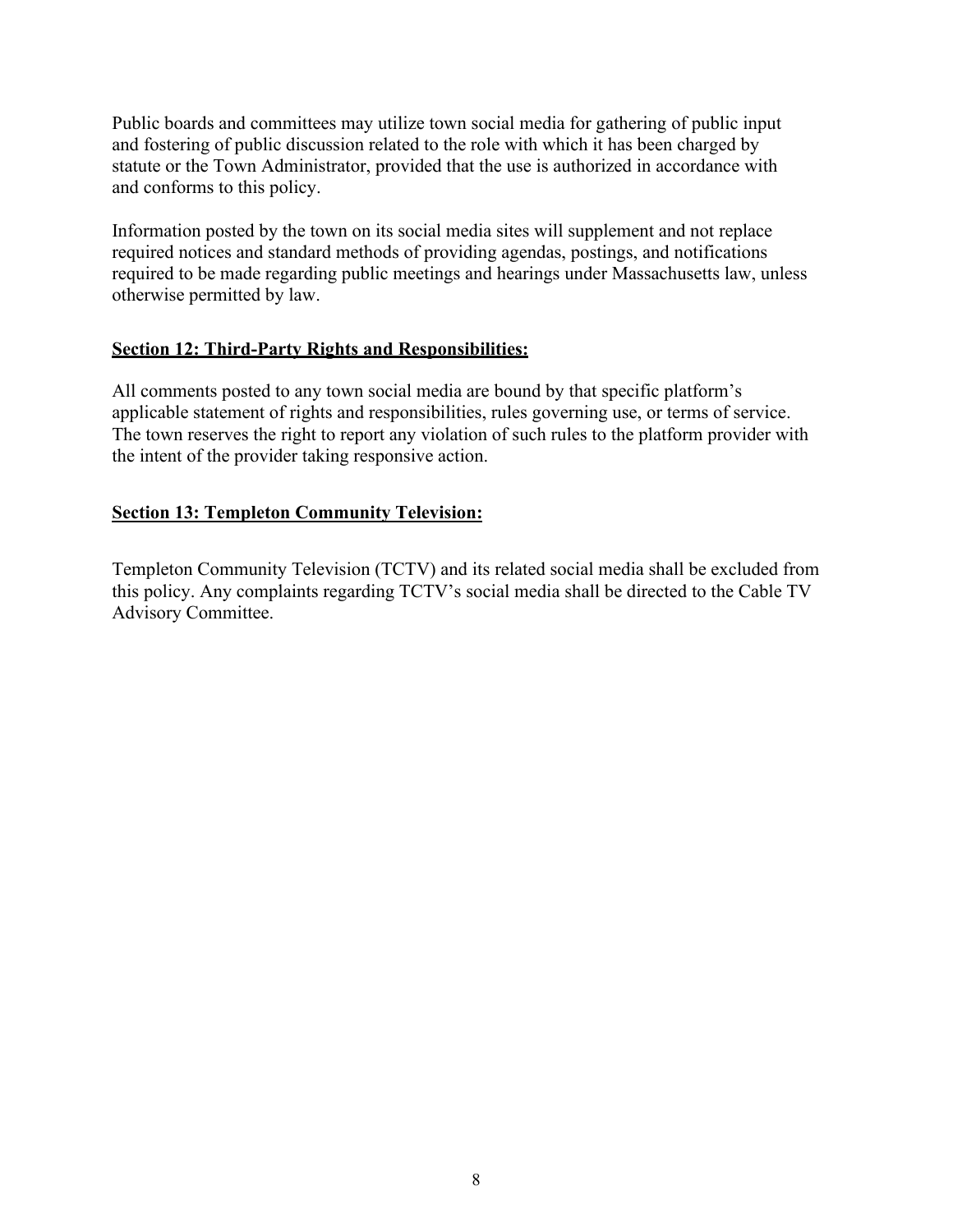ADOPTED this  $\frac{\partial \mathcal{H}_h}{\partial \mathbf{a}}$  day of  $\mathcal{H}_h$  2022.

SIGNATURES of TOWN OF TEMPLETON, MASSACHUSETTS SELECT BOARD

A

Michael Currie, Chair

Timothy Toth, Vice Chair

Proud Teny Griffis, Clerk

Julie Richard, Member

Jeffrey Bennett, Member

 $\frac{A\rho_1(127, 2022)}{2}$